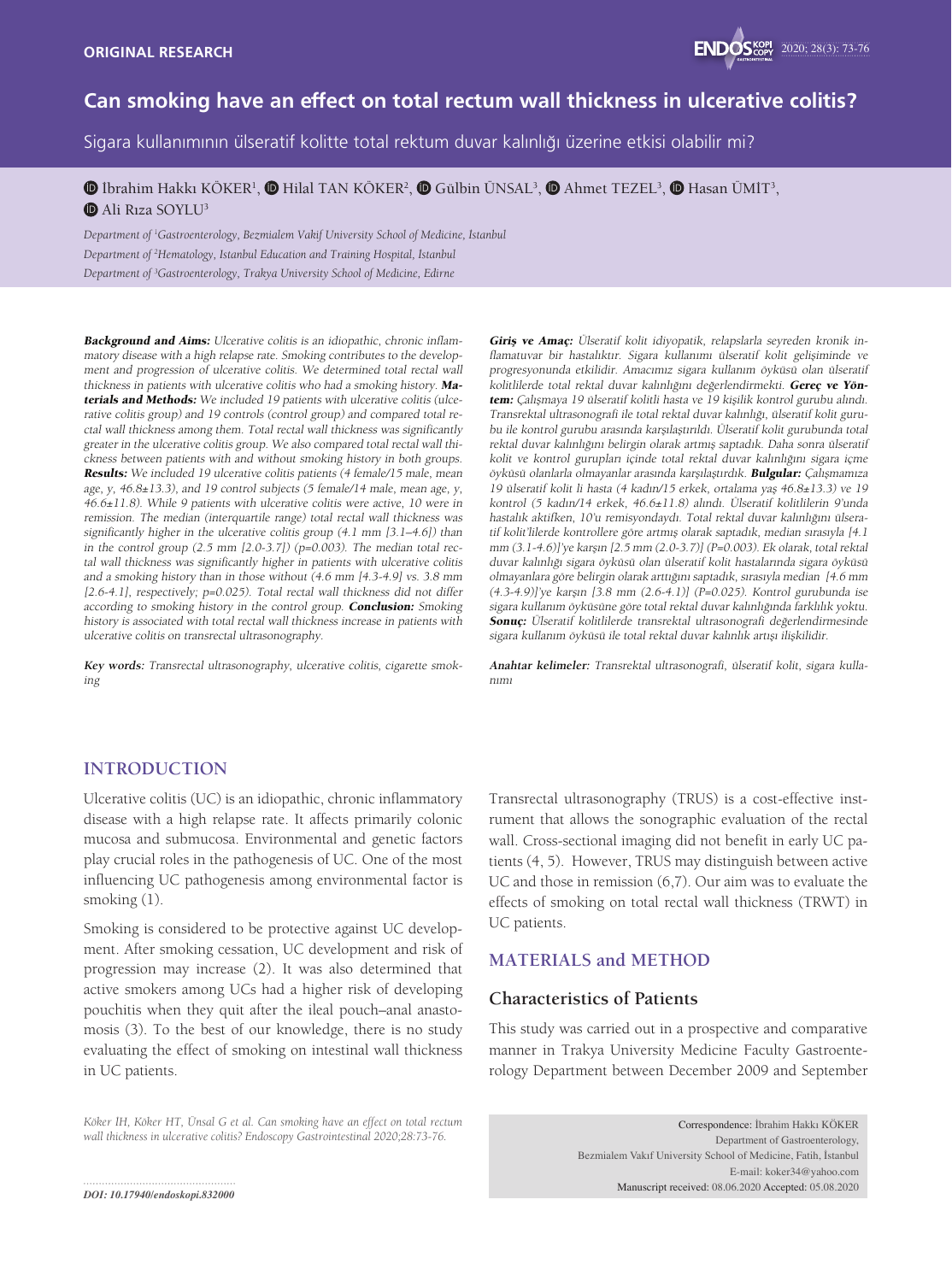*74*

2010. Nineteen UC diagnosed consecutive patients were prospectively enrolled into the study who had been referred for sigmoidoscopy from the inflammatory bowel disease and internal medicine outpatient clinics and 19 controls. Exclusion criteria were 1. Pregnancy, 2. Rectal surgery, 3. Colostomy, 4. Pelvic operation, 5. The ones taking any potential medications to cause or aggravate colitis like nonsteroidal anti-inflammatory drugs, 6. Patients who did not agree to participate in the study.

UC patients were diagnosed according to the clinical history, cross-sectional imaging, endoscopic and histological findings. Macroscopic findings were categorized according to the modified Baron score (MBS), which evaluates the severity of inflammation in sigmoidoscopy (8). Following UC activity scoring with MBS, the patients were divided into two groups as active (MBS  $\geq$ 1) or in remission (MBS=0).

Control group was included to establish a normal range of rectal wall thickness and as a reference for comparison with patients. In the control group, 19 age and gender matched individuals with nonspecific complaints and normal rectal mucosa in rectosigmoidoscopic evaluation were included. The demographic data of the patients were recorded in the research forms in detail.

Our study has been approved by the local ethics committee (TUTFEK 2009/78). The purpose of the study protocol and the sonographic method to be applied were explained in detail to all of the participants and "Informed Consent Form" was signed, certifying the patient's approval.

# **TRUS Evaluation**

All patients underwent rectosigmoidoscopic evaluation before the TRUS evaluation. TRUS was performed by the same endosonographer by using Siemens Sonoline Sienna (7.5 MHz, Erlangen, Germany) USG device, a rigid linear endorectal probe to examine the rectal wall thickness. In TRUS examination, while the patient was in the left lateral decubitus position, then TRWT measurement was made at a distance of 10 cm from the anal canal. TRWT was defined as the distance between the mucosal hyperechoic layer and the serosal hyperechoic layer.

TRWT measurements were classified as <2.0 mm; below normal thickness, between 2.0-3.0 mm; as normal thickness and >3.0 mm as above normal thickness according to the criteria as reported in the previous studies (6,7,9).

#### **Statistical Analysis**

All statistical analyses were performed using SPSS Statistics software version 25 (IBM Corp., Armonk, NY, USA). Since the TRWT was compatible with nonparametric distribution, they were shown as median (Interquartile range- IQR). Kruskal Wallis Test and Mann-Whitney Test were used to compare the averages of the groups. Statistically p <0.05 was considered significant.

## **RESULTS**

# **Patient Characteristics**

Patients who were followed up in Trakya University Medical Faculty Hospital Internal Medicine outpatient clinic and Gastroenterology outpatient clinic with UC diagnoses were included in the study. In this study, 19 UC patients and 19 controls were included. Nine patients had active disease while 10 were in remission in the UC group. Also, there were 8 patients with smoking history in the UC group. Disease was active in 4 of these patients and in remission in 4 of them. In the control group, 11 people had a smoking history. The demographic characteristics of the patients and control group included in the study are shown in Table 1.

| Table 1. Demographic features of UC and control group |                     |                             |  |  |
|-------------------------------------------------------|---------------------|-----------------------------|--|--|
|                                                       | UC<br>$(n=19)$      | <b>Controls</b><br>$(n=19)$ |  |  |
| Age<br>Years mean+SD                                  | $46.8 + 13.3$       | $46.6 + 11.8$               |  |  |
| Gender<br>$n.$ F/M                                    | 4/15                | 5/14                        |  |  |
| Smoking history<br>$n (\%)$                           | 8(42.1)             | 11(57.8)                    |  |  |
| UC.<br>• Active $n$ (%)<br>• In remission $n$ $(\%)$  | 9(47.3)<br>10(52.7) | NA.                         |  |  |

F: Female, M: Male, n: Patient number, SD: Standard deviation, UC: Ulcerative colitis. NA: Non available.

## **Evaluation of TRWT with TRUS**

Table 2 shows TRWT values as median (IQR) in UC and control group. We found TRWT was significantly higher in UC patients than the control group (p=0.003). However, there was no difference in TRWT between active patients and those in remission in the UC group with median (IQR) [4.6 mm (3.9-4.9) vs 3.8 mm (2.9-4.3)] respectively (p=0.085).

# **Evaluation of TRWT in UC and Control Group with Smoking History**

In Table 3, UC and control groups were compared separately between those with and without smoking history from the aspect of TRWT.

UC patients with smoking history had a thicker rectal wall than the ones with no smoking history (p=0.025). In the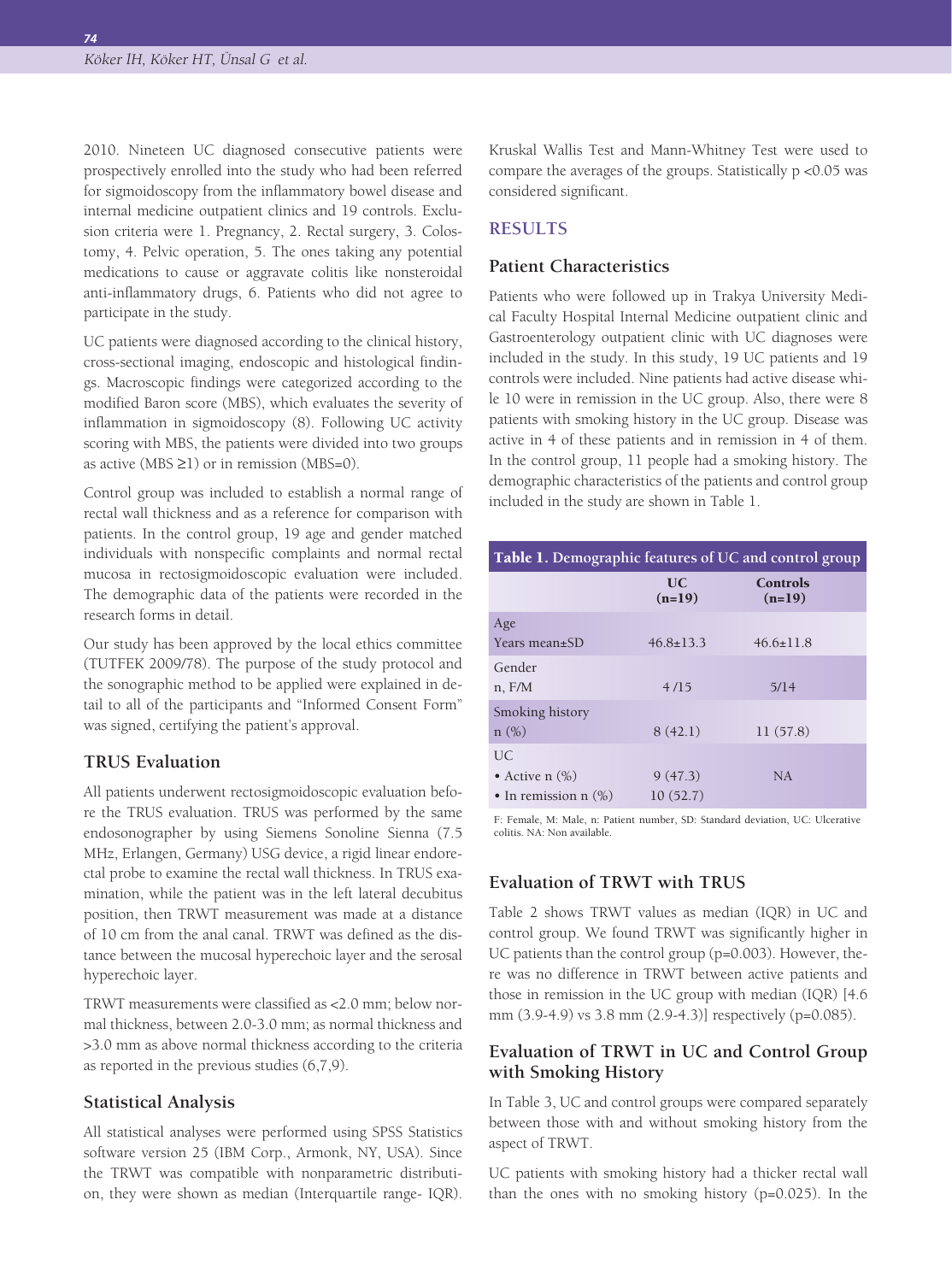*75*

| <b>Table 2. TRWT</b> measurement in UC and control group |                |                  |       |  |  |
|----------------------------------------------------------|----------------|------------------|-------|--|--|
|                                                          | $UC (n=19)$    | Control $(n=19)$ |       |  |  |
| TRWT mm, median (IQR)                                    | $4.1(3.1-4.6)$ | $2.5(2.0-3.7)$   | 0.003 |  |  |

UC vs control. Mann-Whitney Test.

n: Number of cases, TRWT: Rectum wall thickness, UC: Ulcerative colitis.

| <b>Table 3. TRWT comparison between UC and control group according to smoking history</b> |                                      |          |  |  |
|-------------------------------------------------------------------------------------------|--------------------------------------|----------|--|--|
|                                                                                           | TRWT, mm, median (IQR)               | P        |  |  |
| UC:<br>1. Smoking hist. $n=8$<br>2. Non smoking hist. n=11                                | $4.6(4.3-4.9)$<br>$3.8(2.6-4.1)^{*}$ | $0.025*$ |  |  |
| Control;<br>1. Smoking hist. $n=11$<br>2. Non smoking hist. n=8                           | $3.0(1.9-3.2)$<br>$2.3(2.0-3.8)$     | 0.935    |  |  |

Hist: History, n: Number, UC: Ulcerative colitis, TRWT: Rectal wall thickness.

control group, we did not find any difference between those who had a history of smoking in TRWT and those who did not (Table 3).

Also, in considering UC activity, 4 out of 8 UC patients with smoking history had active disease while the other 4 were in remission (median TRWT were 5.2, 4.6, 4.3, and 3.1 mm, respectively).

#### **DISCUSSION**

Our study included 19 UC patients (4 female/15 male, mean age, y, 46.8±13.3), and 19 control subjects (5 female/14 male, mean age, y, 46.6±11.8). At first, we found that median [interquartile range (IQR)] TRWT in control group was 2.5 mm (2.0-3.7) which is in agreement with other reports from the literature (7,10-12). We also found that; median (IQR) TRWT in UC patients [4.1mm (3.1-4.6)] was significantly higher than the control group (p =0.003). However, we did not find a significant difference in median (IQR) TRWT between the active and in remission groups [4.6 (3.9-4.9) vs 3.8 (2.9-4.3)], respectively (p=0.085). Finally, TRWT was significantly higher in UC patients with smoking history than the nonsmokers median (IQR) [4.6 mm (4.3-4.9) mm] vs [3.8 mm (2.6-4.1)], (p =0.025). However, we did not find any difference in TRWT between those with and without smoking history in the control group (p=0.935) (Table 3).

Hurlstone, et al. and Ellrichmann, et al. stated that there was a marked difference in TRWT between active and in remission UC patients (13,14). In subsequent studies where the rectum wall can be evaluated in more detail with EUS and

miniprobe, it was shown that wall thickness increase was significant in the active period of UC (15-17). However, in this study, the reason for this distinction cannot be made clearly it might be due to the fact that the hypoechoic area of the mucosal edema in the rectum wall cannot be fully limited. Also, in another study, Rustemovic et al similarly did not find any significant difference in TRWT between active and in remission UC patients (18).

There are many contradictory studies on the emergence, remission and exacerbation of UC related with smoking. Smoking might have a positive effect on UC's remission (19,20). In this study, 8 (42.1%) UC patients with a history of smoking had higher TRWT than the 11 UC patients with no smoking history. In UC patients with a history of smoking, the increase in TRWT may be considered to be due to activation in UC, however, among the 8 patients with smoking history, the disease was active only in 4 (50%) patients, while the remaining 4 patients were in remission. When we compared the TRWT of these two groups, we did not find a significant TRWT difference between the active and in remission UC subgroups (p=0.266) with smoking history. Therefore, we cannot explain TRWT increase with disease activity in UC patients with smoking history. To the best of our knowledge, there are no studies evaluating the relationship between smoking and TRWT. Increased TRWT in UC patients with smoking history can be considered hypothetically that smoking may affect the bowel wall via vascular pathogenesis other than inflammatory response. However, we cannot attribute this finding to the hypothesis that there is a disease activation after smoking cessation.